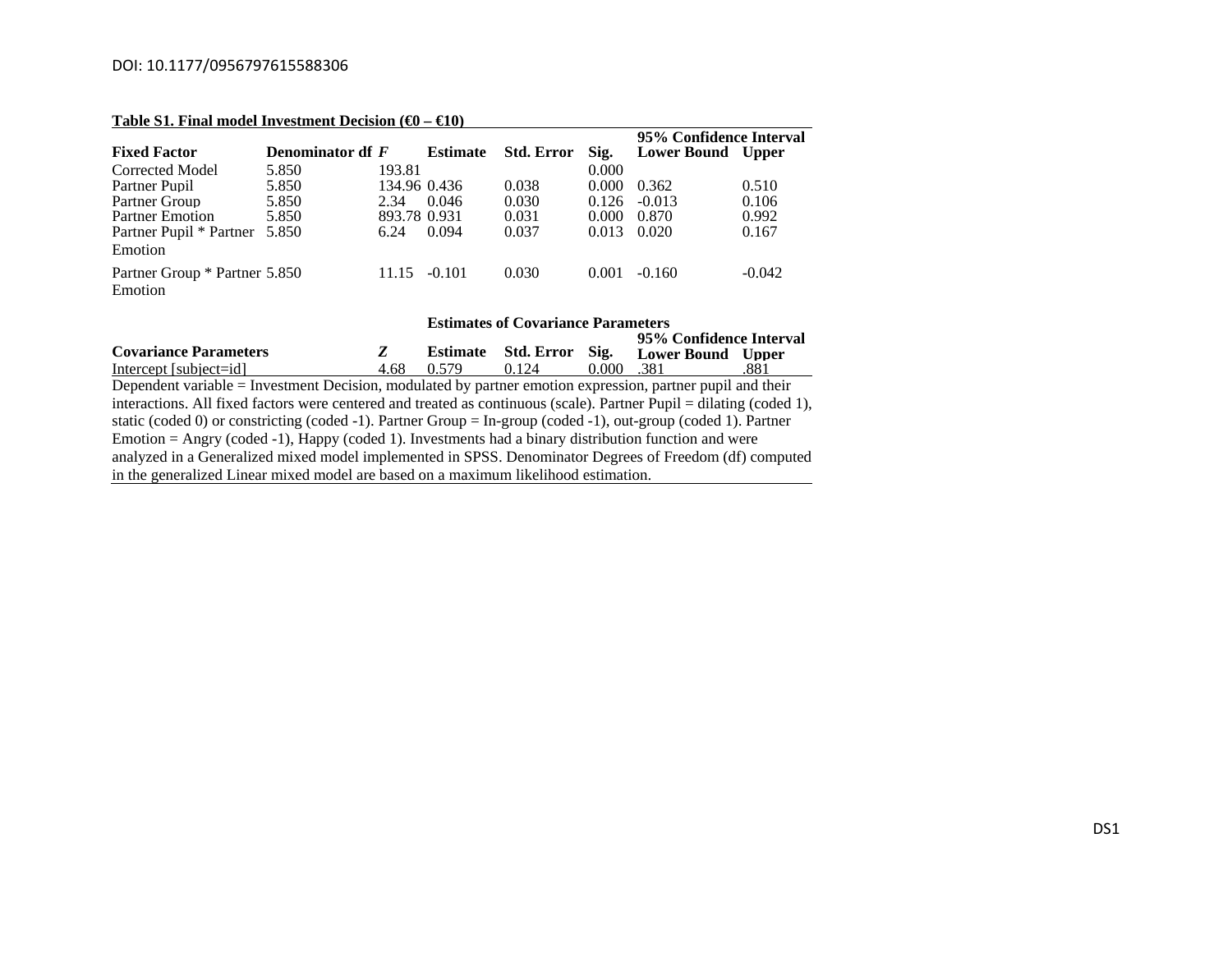# **Table S2. Final Full Pupil-mimicry model**

| <b>Fixed Factor</b>                                     | Denominator df F |                                           | Estimate | <b>Std. Error</b> | Sig.                    | <b>Lower Bound</b> | <b>Upper Bound</b> |  |
|---------------------------------------------------------|------------------|-------------------------------------------|----------|-------------------|-------------------------|--------------------|--------------------|--|
| Intercept                                               | 52,620           | 3.97                                      | 0.014    | 0.007             | 0.052                   | 0.000              | 0.029              |  |
| Lin                                                     | 53,509           | 7.04                                      | $-0.031$ | 0.012             | 0.010                   | $-0.054$           | $-0.008$           |  |
| Partner Pupil (A)                                       | 9779,935         | 37.80                                     | 0.013    | 0.002             | 0.000                   | 0.009              | 0.017              |  |
| Partner Group                                           | 9795.862         | 0.26                                      | 0.001    | 0.002             | 0.611                   | $-0.003$           | 0.004              |  |
| <b>Partner Emotion</b>                                  | 9781.649         | 22.52                                     | 0.008    | 0.002             | 0.000                   | 0.005              | 0.012              |  |
| Lin $*$ Partner Pupil (B)                               | 68296,822        | 63.60                                     | 0.041    | 0.005             | 0.000                   | 0.031              | 0.052              |  |
| Lin * Partner Group                                     | 68253,357        | 9.01                                      | 0.013    | 0.004             | 0.003                   | 0.004              | 0.021              |  |
| Lin * Partner Emotion                                   | 62107.282        | 11.36                                     | 0.013    | 0.004             | 0.001                   | 0.005              | 0.021              |  |
| Partner Pupil * Partner Group                           | 9779,799         | 3.75                                      | $-0.004$ | 0.002             | 0.053                   | $-0.008$           | 0.000              |  |
| Partner Pupil * Partner Emotion                         | 9780.170         | 0.00                                      | 0.000    | 0.002             | 0.998                   | $-0.004$           | 0.004              |  |
| Partner Group * Partner Emotion                         | 9782,158         | 3.31                                      | $-0.003$ | 0.002             | 0.069                   | $-0.007$           | 0.000              |  |
| Lin * Partner Pupil * Partner Group                     | 62088,435        | 0.50                                      | $-0.003$ | 0.005             | 0.481                   | $-0.013$           | 0.006              |  |
| Lin * Partner Pupil * Partner Emotion                   | 62090.511        | 3.75                                      | $-0.009$ | 0.005             | 0.053                   | $-0.018$           | 0.000              |  |
| Lin * Partner Group * Partner Emotion                   | 62104,228        | 3.71                                      | $-0.007$ | 0.004             | 0.054                   | $-0.015$           | 0.000              |  |
| Partner Pupil * Partner Group * Partner Emotion         | 9780,458         | 0.21                                      | 0.001    | 0.002             | 0.649                   | $-0.003$           | 0.005              |  |
| Ouadr                                                   | 51,885           | 4.21                                      | $-0.011$ | 0.006             | 0.045                   | $-0.023$           | 0.000              |  |
| Ouadr * Partner Pupil (C)                               | 177403,343       | 0.03                                      | 0.000    | 0.003             | 0.869                   | $-0.006$           | 0.005              |  |
| <b>Ouadr</b> * Partner Group                            | 175476,649       | 0.13                                      | 0.001    | 0.002             | 0.716                   | $-0.004$           | 0.005              |  |
| Quadr * Partner Emotion                                 | 177423,570       | 5.91                                      | $-0.006$ | 0.002             | 0.015                   | $-0.010$           | $-0.001$           |  |
| Ouadr * Partner Pupil * Partner Group                   | 177407.877       | 0.17                                      | $-0.001$ | 0.003             | 0.684                   | $-0.007$           | 0.004              |  |
| Quadr * Partner Pupil * Partner Emotion                 | 177408,387       | 4.40                                      | $-0.006$ | 0.003             | 0.036                   | $-0.011$           | 0.000              |  |
| Quadr * Partner Group * Partner Emotion                 | 177425,884       | 1.71                                      | 0.003    | 0.002             | 0.191                   | $-0.001$           | 0.007              |  |
| Quadr * Partner Pupil * Partner Group * Partner Emotion | 177405,063       | 4.06                                      | $-0.006$ | 0.003             | 0.044                   | $-0.011$           | 0.000              |  |
| Cub                                                     | 55,437           | 0.32                                      | 0.002    | 0.003             | 0.573                   | $-0.005$           | 0.008              |  |
| Cub * Partner Pupil                                     | 189232,645       | 18.37                                     | $-0.008$ | 0.002             | 0.000                   | $-0.012$           | $-0.005$           |  |
| Cub * Partner Group                                     | 185132,168       | 5.76                                      | $-0.004$ | 0.002             | 0.016                   | $-0.007$           | $-0.001$           |  |
|                                                         |                  |                                           |          |                   |                         |                    |                    |  |
|                                                         |                  | <b>Estimates of Covariance Parameters</b> |          |                   |                         |                    |                    |  |
|                                                         |                  | Estimate Std. Error Wald Z                |          |                   | 95% Confidence Interval |                    |                    |  |
| <b>Covariance Parameters</b>                            |                  |                                           |          |                   | Sig.                    | <b>Lower Bound</b> | <b>Upper Bound</b> |  |
| <b>Repeated Measures</b>                                | AR1 diagonal     | 0.035                                     | 0.000    | 94.75             | 0.000                   | 0.035              | 0.036              |  |
|                                                         | AR1 rho          | 0.948                                     | 0.001    | 1692.87           | 0.000                   | 0.947              | 0.949              |  |
| Intercept [subject = ID]                                | Variance         | 0.003                                     | 0.001    | 4.80              | 0.000                   | 0.002              | 0.004              |  |
| Lin [subject = ID]                                      | Variance         | 0.006                                     | 0.001    | 4.43              | 0.000                   | 0.004              | 0.010              |  |
| Quadr [subject = $ID$ ]                                 | Variance         | 0.001                                     | 0.000    | 4.18              | 0.000                   | 0.001              | 0.002              |  |
| Cub [subject = $ID$ ]                                   | Variance         | 0.000                                     | 0.000    | 3.86              | 0.000                   | 0.000              | 0.001              |  |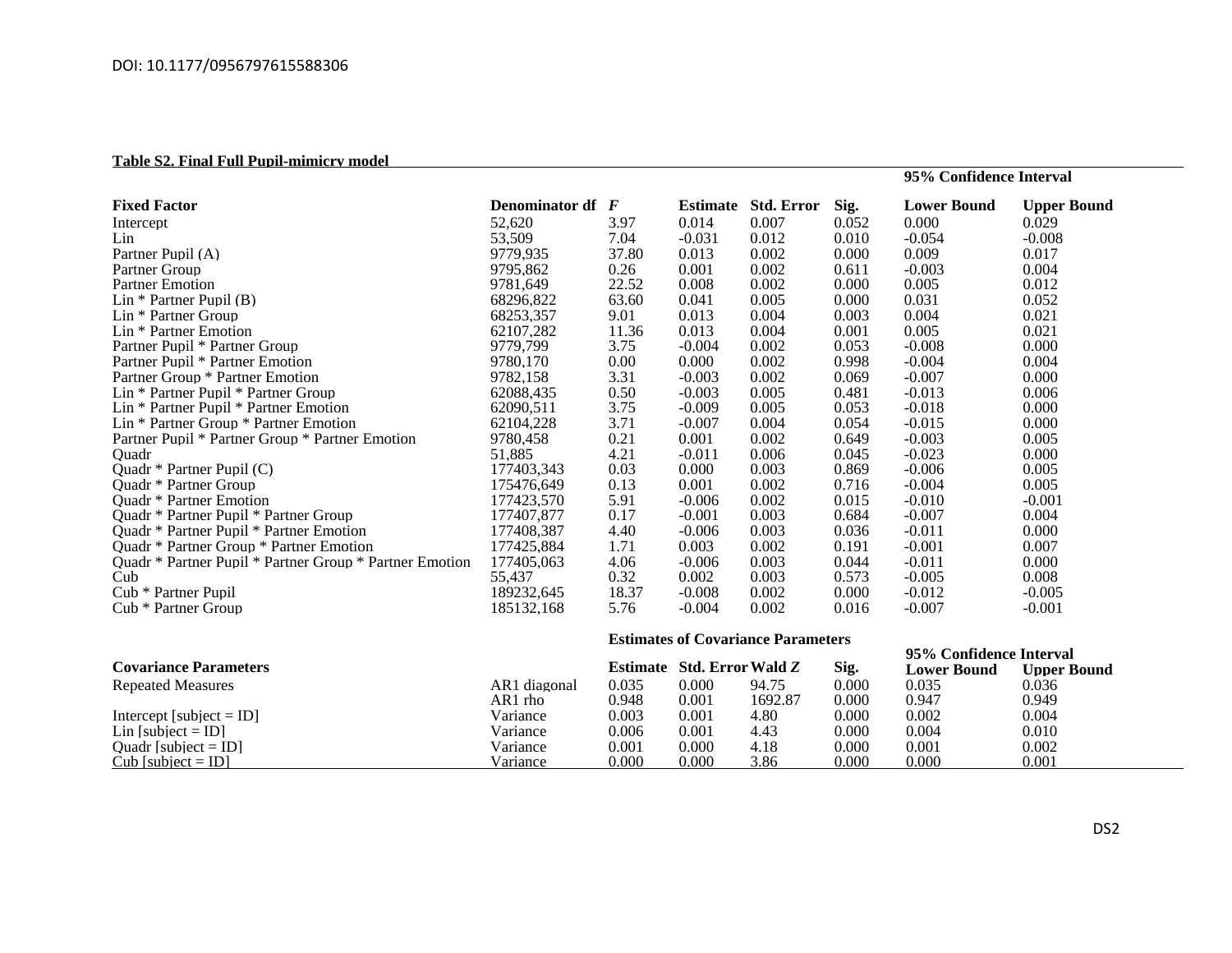# DOI: 10.1177/0956797615588306

The final model was derived at via standard model selection. Dependent variable = baseline-corrected pupil-size, modulated by partner group, partner emotion, partner pupil and polynomials (all centered and treated as continuous (scale)). Partner Pupil = dilating (coded 1), static (coded 0) or constricting (coded -1). Partner Group = Ingroup (coded -1), out-group (coded 1). Partner Emotion = Angry (coded -1), Happy (coded 1). Numerator df = 1 for all fixed factors. df = Degrees of Freedom.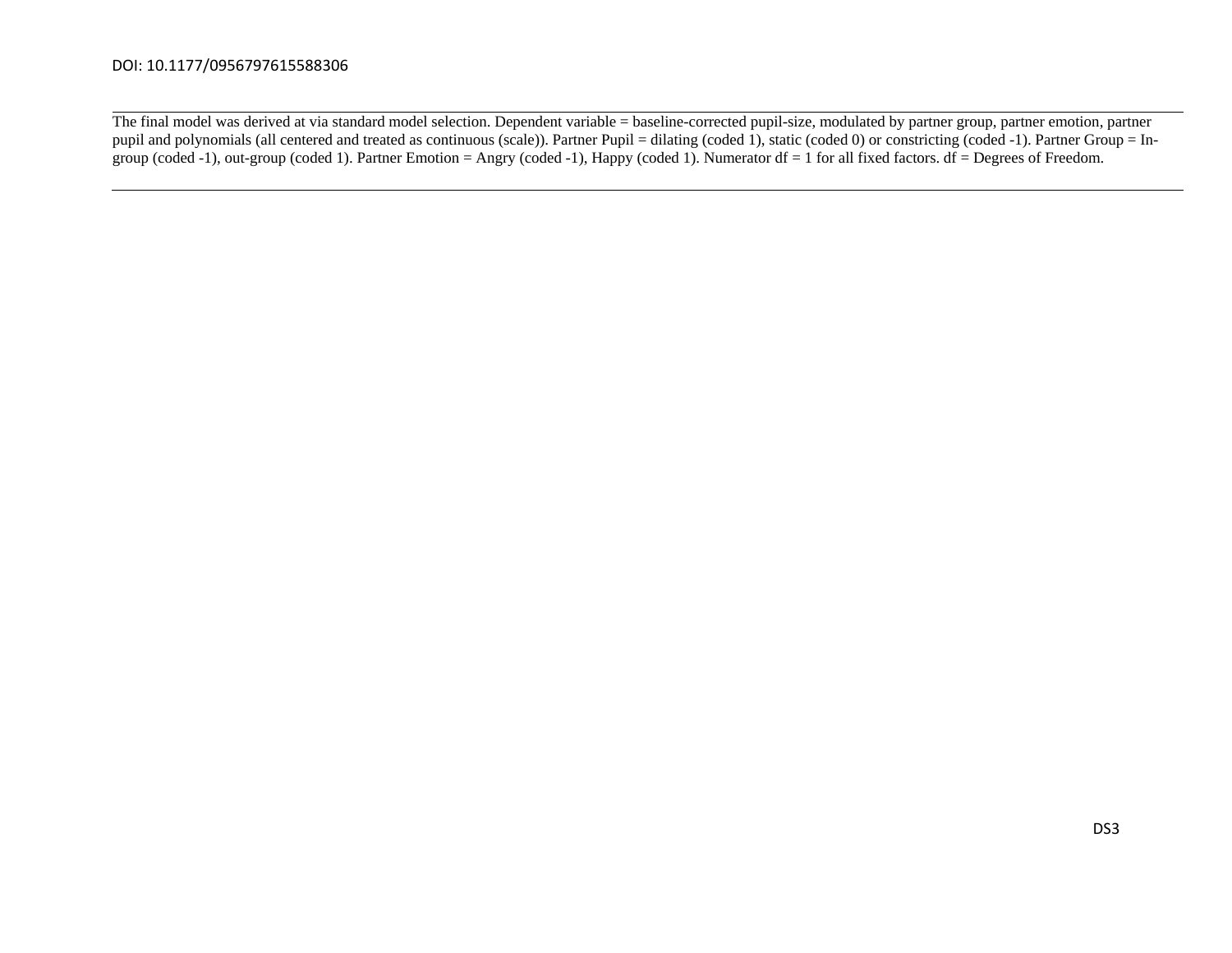# **Table S3. Final Pupil-dilation mimicry model**

|                                                                                                                                                                      |                         | 95% Confidence Interval                   |                            |                            |       |                    |                    |  |  |
|----------------------------------------------------------------------------------------------------------------------------------------------------------------------|-------------------------|-------------------------------------------|----------------------------|----------------------------|-------|--------------------|--------------------|--|--|
| <b>Fixed Factor</b>                                                                                                                                                  | <b>Denominator df</b> F |                                           |                            | <b>Estimate Std. Error</b> | Sig.  | <b>Lower Bound</b> | <b>Upper Bound</b> |  |  |
| Intercept                                                                                                                                                            | 51.868                  | 6.76                                      | 0.020                      | 0.008                      | 0.012 | 0.004              | 0.035              |  |  |
| Lin                                                                                                                                                                  | 52,877                  | 0.92                                      | $-0.013$                   | 0.013                      | 0.343 | $-0.040$           | 0.014              |  |  |
| Partner Pupil (A)                                                                                                                                                    | 6454,070                | 14.04                                     | 0.008                      | 0.002                      | 0.000 | 0.004              | 0.012              |  |  |
| Partner Group                                                                                                                                                        | 6134,447                | 0.09                                      | 0.001                      | 0.002                      | 0.765 | $-0.003$           | 0.005              |  |  |
| <b>Partner Emotion</b>                                                                                                                                               | 6452.642                | 11.97                                     | 0.007                      | 0.002                      | 0.001 | 0.003              | 0.012              |  |  |
| $Lin * Partner P$                                                                                                                                                    | 45734.245               | 27.97                                     | 0.028                      | 0.005                      | 0.000 | 0.017              | 0.038              |  |  |
| Lin * Partner Group                                                                                                                                                  | 45730,665               | 11.04                                     | 0.018                      | 0.005                      | 0.001 | 0.007              | 0.028              |  |  |
| Partner Pupil * Partner Group                                                                                                                                        | 6121.753                | 12.81                                     | $-0.007$                   | 0.002                      | 0.000 | $-0.011$           | $-0.003$           |  |  |
| Partner Pupil * Partner Emotion                                                                                                                                      | 6121,845                | 0.39                                      | 0.001                      | 0.002                      | 0.530 | $-0.003$           | 0.005              |  |  |
| Partner Group * Partner Emotion                                                                                                                                      | 6122.119                | 1.19                                      | $-0.002$                   | 0.002                      | 0.276 | $-0.006$           | 0.002              |  |  |
| Lin * Partner Pupil * Partner Group                                                                                                                                  | 41543,060               | 11.18                                     | $-0.016$                   | 0.005                      | 0.001 | $-0.025$           | $-0.007$           |  |  |
| Ouadr                                                                                                                                                                | 50,302                  | 2.03                                      | $-0.010$                   | 0.007                      | 0.160 | $-0.023$           | 0.004              |  |  |
| Ouadr $*$ Partner Pupil $(C)$                                                                                                                                        | 118021,618              | 4.47                                      | $-0.006$                   | 0.003                      | 0.034 | $-0.011$           | 0.000              |  |  |
| Quadr * Partner Emotion                                                                                                                                              | 118032.466              | 8.74                                      | $-0.008$                   | 0.003                      | 0.003 | $-0.014$           | $-0.003$           |  |  |
| Cub                                                                                                                                                                  | 54,342                  | 0.15                                      | $-0.001$                   | 0.003                      | 0.699 | $-0.008$           | 0.005              |  |  |
| Cub * Partner Pupil                                                                                                                                                  | 125169,823              | 12.14                                     | $-0.007$                   | 0.002                      | 0.000 | $-0.011$           | $-0.003$           |  |  |
| Cub * Partner Group                                                                                                                                                  | 121810,768              | 7.23                                      | $-0.005$                   | 0.002                      | 0.007 | $-0.009$           | $-0.001$           |  |  |
| Cub * Partner Emotion                                                                                                                                                | 126030.701              | 0.32                                      | 0.001                      | 0.002                      | 0.572 | $-0.002$           | 0.005              |  |  |
| Cub * Partner Pupil * Partner Emotion                                                                                                                                | 126098.814              | 4.76                                      | $-0.004$                   | 0.002                      | 0.029 | $-0.007$           | 0.000              |  |  |
|                                                                                                                                                                      |                         | <b>Estimates of Covariance Parameters</b> |                            |                            |       |                    |                    |  |  |
|                                                                                                                                                                      |                         | 95% Confidence Interval                   |                            |                            |       |                    |                    |  |  |
| <b>Covariance Parameters</b>                                                                                                                                         |                         |                                           | Estimate Std. Error Wald Z |                            | Sig.  | <b>Lower Bound</b> | <b>Upper Bound</b> |  |  |
| <b>Repeated Measures</b>                                                                                                                                             | AR1 diagonal            | 0.036                                     | 0.000                      | 76.70                      | 0.000 | 0.035              | 0.037              |  |  |
|                                                                                                                                                                      | AR1 rho                 | 0.949                                     | 0.001                      | 1391.11                    | 0.000 | 0.947              | 0.950              |  |  |
| Intercept [subject = $ID$ ]                                                                                                                                          | Variance                | 0.003                                     | 0.001                      | 4.64                       | 0.000 | 0.002              | 0.004              |  |  |
| Lin [subject = $ID$ ]                                                                                                                                                | Variance                | 0.008                                     | 0.002                      | 4.31                       | 0.000 | 0.005              | 0.013              |  |  |
| Ouadr [subject $=$ ID]                                                                                                                                               | Variance                | 0.002                                     | 0.000                      | 4.10                       | 0.000 | 0.001              | 0.003              |  |  |
| Cub [subject = $ID$ ]                                                                                                                                                | Variance                | 0.000                                     | 0.000                      | 3.38                       | 0.001 | 0.000              | 0.001              |  |  |
| The final model was derived at yie standard model selection Dependent yerighle - beseling corrected pupil size, modulated by pertner group, pertner emotion, pertner |                         |                                           |                            |                            |       |                    |                    |  |  |

The final model was derived at via standard model selection. Dependent variable = baseline-corrected pupil-size, modulated by partner group, partner emotion, partner pupil and polynomials (all centered and treated as continuous (scale)). Partner Pupil = dilating (coded 1), static (coded -1). Partner Group = In-group (coded -1), out-group  $\frac{1}{2}$  (coded 1). Partner Emotion = Angry (coded -1), Happy (coded 1). Numerator df = 1 for all fixed factors. df = Degrees of Freedom.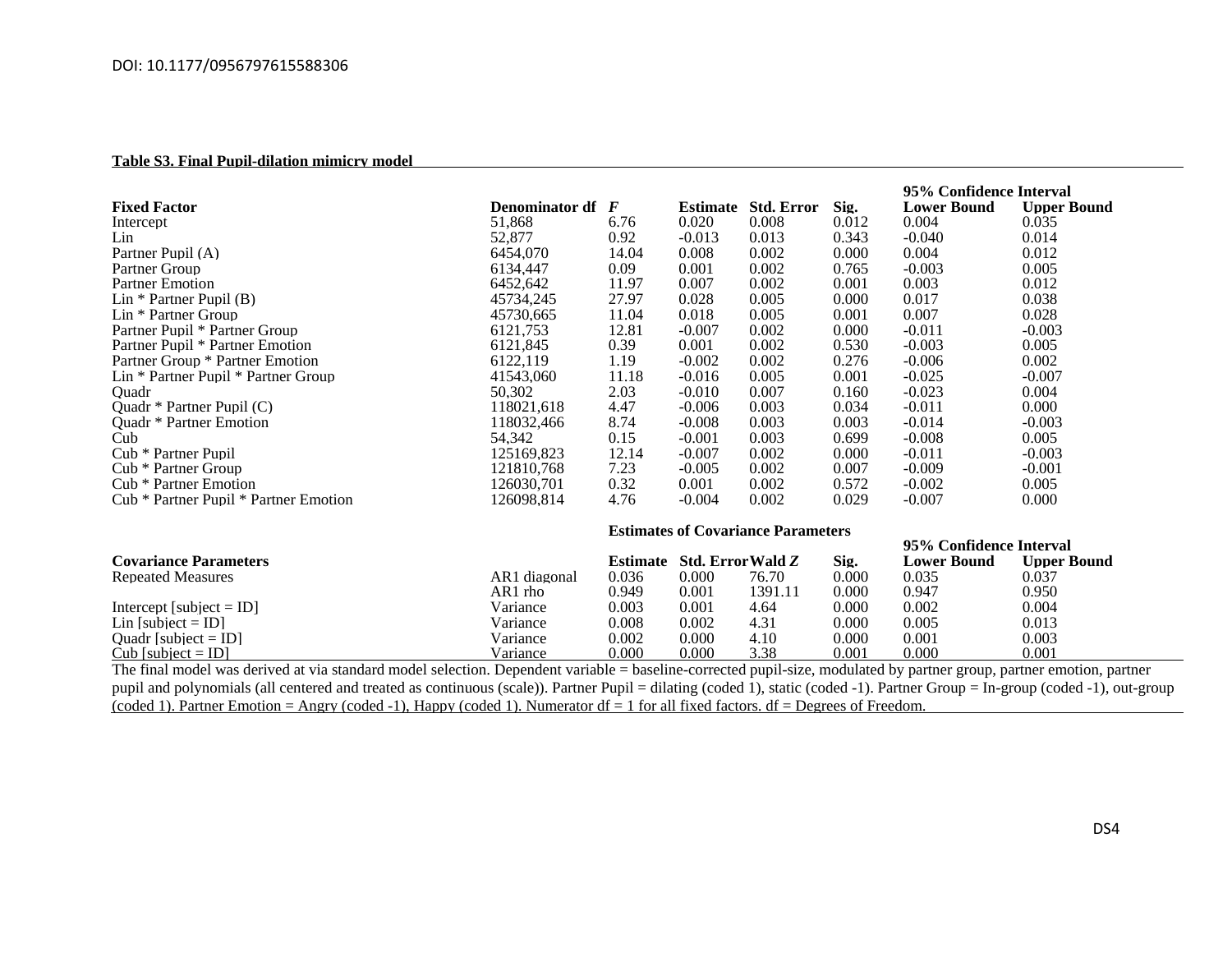#### **Table S4. Final Pupil-constriction mimicry model**

|                                                         |                |                                           |                            |                            |       | 95% Confidence Interval |                    |  |  |
|---------------------------------------------------------|----------------|-------------------------------------------|----------------------------|----------------------------|-------|-------------------------|--------------------|--|--|
| <b>Fixed Factor</b>                                     | Denominator df | F                                         |                            | <b>Estimate Std. Error</b> | Sig.  | <b>Lower Bound</b>      | <b>Upper Bound</b> |  |  |
| Intercept                                               | 52.343         | 1.17                                      | 0.008                      | 0.007                      | 0.284 | $-0.007$                | 0.022              |  |  |
| Lin                                                     | 54.263         | 23.13                                     | $-0.055$                   | 0.011                      | 0.000 | $-0.077$                | $-0.032$           |  |  |
| Partner Pupil (A)                                       | 6508.795       | 5.48                                      | 0.005                      | 0.002                      | 0.019 | 0.001                   | 0.009              |  |  |
| Partner Group                                           | 6520.063       | 4.51                                      | 0.004                      | 0.002                      | 0.034 | 0.000                   | 0.009              |  |  |
| <b>Partner Emotion</b>                                  | 6508.111       | 13.29                                     | 0.008                      | 0.002                      | 0.000 | 0.004                   | 0.012              |  |  |
| $Lin * Partner P$                                       | 40893.682      | 6.10                                      | 0.012                      | 0.005                      | 0.014 | 0.002                   | 0.021              |  |  |
| Lin * Partner Group                                     | 40895.322      | 9.31                                      | 0.014                      | 0.005                      | 0.002 | 0.005                   | 0.024              |  |  |
| Lin * Partner Emotion                                   | 40891.710      | 11.76                                     | 0.016                      | 0.005                      | 0.001 | 0.007                   | 0.025              |  |  |
| Partner Pupil * Partner Group                           | 6509.368       | 2.34                                      | 0.003                      | 0.002                      | 0.126 | $-0.001$                | 0.007              |  |  |
| Partner Pupil * Partner Emotion                         | 6508.367       | 1.19                                      | $-0.002$                   | 0.002                      | 0.276 | $-0.006$                | 0.002              |  |  |
| Partner Group * Partner Emotion                         | 6509.486       | 2.45                                      | $-0.003$                   | 0.002                      | 0.118 | $-0.007$                | 0.001              |  |  |
| Lin * Partner Pupil * Partner Group                     | 40896.151      | 7.39                                      | 0.013                      | 0.005                      | 0.007 | 0.004                   | 0.022              |  |  |
| Lin * Partner Pupil * Partner Emotion                   | 40885.444      | 4.88                                      | $-0.010$                   | 0.005                      | 0.027 | $-0.020$                | $-0.001$           |  |  |
| Ouadr                                                   | 50.298         | 2.78                                      | $-0.009$                   | 0.006                      | 0.102 | $-0.021$                | 0.002              |  |  |
| Ouadr $*$ Partner Pupil $(C)$                           | 117740.802     | 4.17                                      | 0.006                      | 0.003                      | 0.041 | 0.000                   | 0.011              |  |  |
| <b>Ouadr</b> * Partner Group                            | 116324.154     | 0.23                                      | 0.001                      | 0.003                      | 0.630 | $-0.004$                | 0.007              |  |  |
| <b>Ouadr</b> * Partner Emotion                          | 117740.898     | 0.77                                      | $-0.002$                   | 0.003                      | 0.380 | $-0.008$                | 0.003              |  |  |
| Quadr * Partner Pupil * Partner Group                   | 117717.170     | 0.17                                      | $-0.001$                   | 0.003                      | 0.682 | $-0.007$                | 0.004              |  |  |
| Quadr * Partner Pupil * Partner Emotion                 | 117745.159     | 0.61                                      | $-0.002$                   | 0.003                      | 0.433 | $-0.008$                | 0.003              |  |  |
| Ouadr * Partner Group * Partner Emotion                 | 117688.824     | 3.28                                      | 0.005                      | 0.003                      | 0.070 | 0.000                   | 0.010              |  |  |
| Ouadr * Partner Pupil * Partner Group * Partner Emotion | 109702.343     | 3.86                                      | $-0.005$                   | 0.003                      | 0.049 | $-0.010$                | 0.000              |  |  |
| Cub                                                     | 54.741         | 4.42                                      | 0.007                      | 0.003                      | 0.040 | 0.000                   | 0.014              |  |  |
|                                                         |                | <b>Estimates of Covariance Parameters</b> |                            |                            |       |                         |                    |  |  |
|                                                         |                | 95% Confidence Interval                   |                            |                            |       |                         |                    |  |  |
| <b>Covariance Parameters</b>                            |                |                                           | Estimate Std. Error Wald Z |                            | Sig.  | <b>Lower Bound</b>      | <b>Upper Bound</b> |  |  |
| Repeated Measures                                       | AR1 diagonal   | 0.035                                     | 0.000                      | 77.46                      | 0.000 | 0.034                   | 0.035              |  |  |
|                                                         | AR1 rho        | 0.947                                     | 0.001                      | 1368.19                    | 0.000 | 0.946                   | 0.949              |  |  |
| Intercept [subject = ID]                                | Variance       | 0.002                                     | 0.001                      | 4.62                       | 0.000 | 0.002                   | 0.004              |  |  |
| Lin [subject = $ID$ ]                                   | Variance       | 0.005                                     | 0.001                      | 4.06                       | 0.000 | 0.003                   | 0.009              |  |  |
| Ouadr [subject $=$ ID]                                  | Variance       | 0.001                                     | 0.000                      | 3.75                       | 0.000 | 0.001                   | 0.002              |  |  |
| Cub [subject = ID]                                      | Variance       | 0.000                                     | 0.000                      | 3.40                       | 0.001 | 0.000                   | 0.001              |  |  |

 $\text{Cub}$  [subject = ID]  $\text{Variance}$   $\text{0.000}$   $\text{0.000}$   $\text{0.001}$   $\text{0.000}$   $\text{0.000}$   $\text{0.001}$   $\text{0.000}$   $\text{0.001}$ The final model was derived at via standard model selection. Dependent variable = baseline-corrected pupil-size, modulated by partner group, partner emotion, partner pupil and polynomials (all centered and treated as continuous (scale)). Partner Pupil = constricting (coded -1), static (coded 1). Partner Group = In-group (coded -1), outgroup (coded 1). Partner Emotion = Angry (coded -1), Happy (coded 1). Numerator df = 1 for all fixed factors. df = Degrees of Freedom.